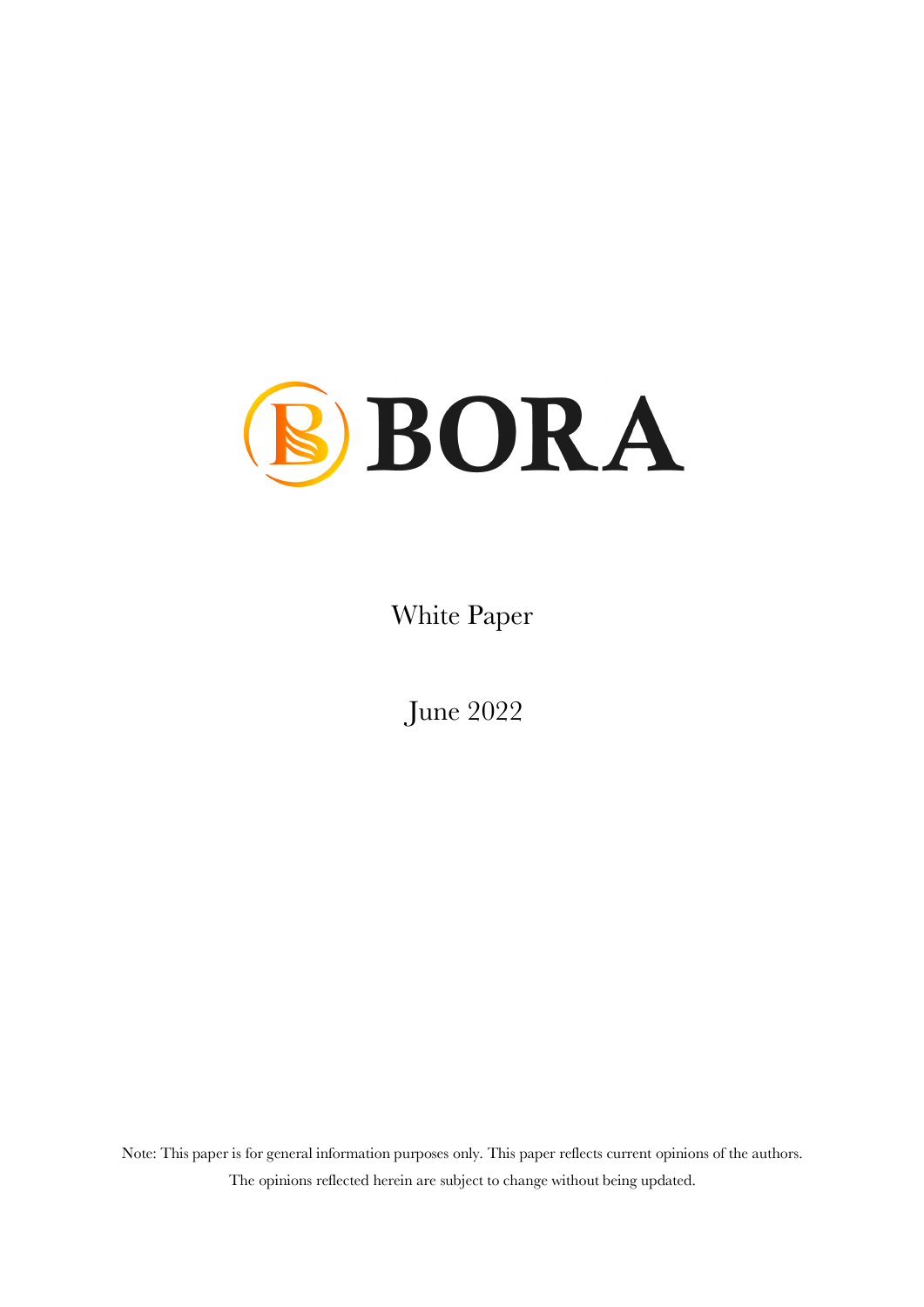### **Table of Contents**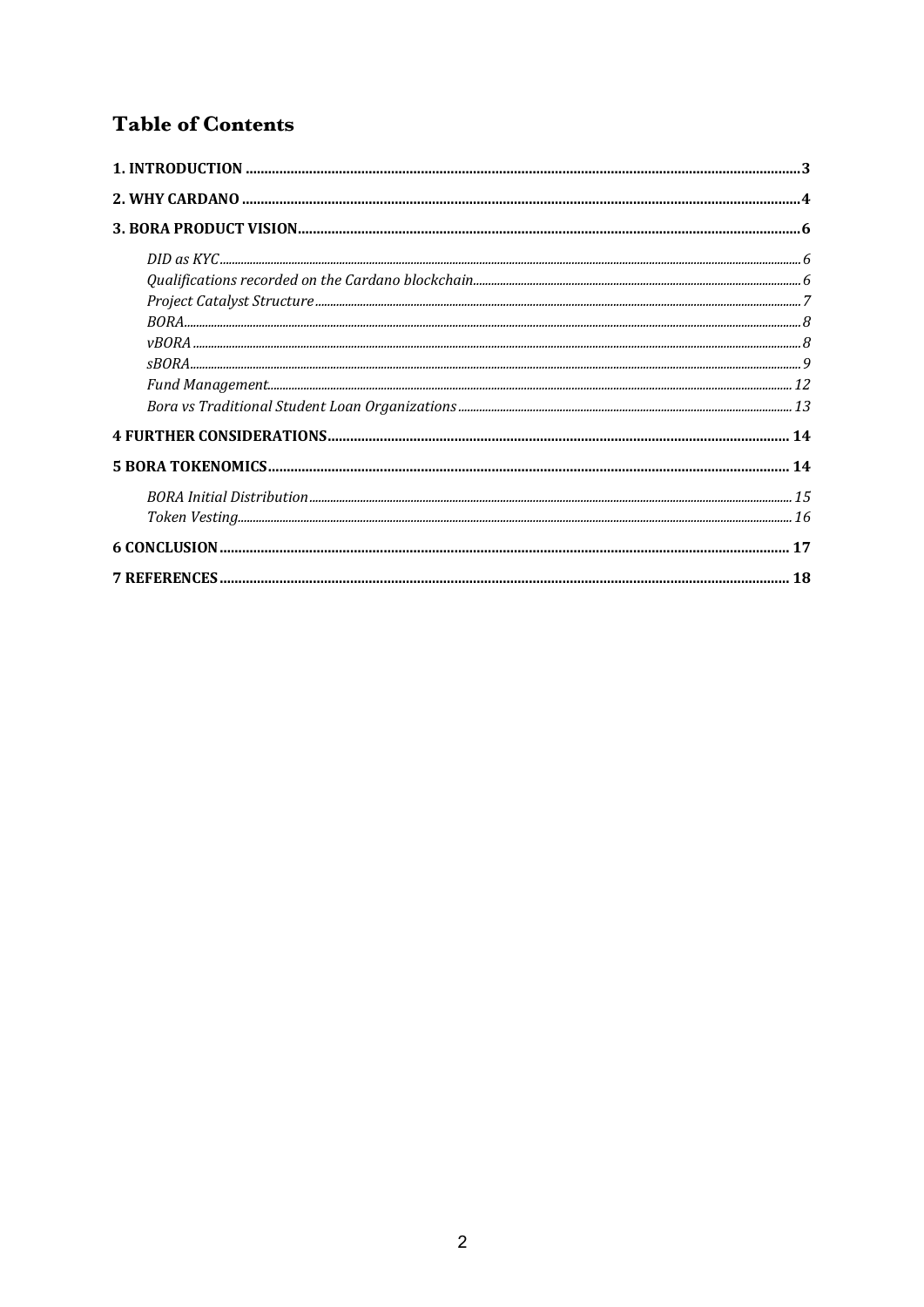## **1. Introduction**

Everyday blockchain technology is changing the world and changing lives, yet the people most in need of the advantages brought by blockchain technology are the people most excluded from the blockchain revolution.

Blockchain technology gave birth to cryptocurrencies and new asset class was created: creating tremendous value \$1.89 Trillion in Apr 2022 [1]. However, much of this value is "trapped' in cyberspace. The majority of crypto value is locked in DeFi protocols that do not have a real world application. Bora will build bridges between the value in cyberspace and real world functions, Bora's mission is to connect the liquidity on the blockchain with real world applications.

Bora's vision is to fund the education of future leaders through community driven DAOs (Decentralized Autonomous Organization) funded thru the value in cyberspace. Bora will bring financial inclusion, accessibility, and sustainability to students all over the world.

Bora will operate similar to Cardano's Project Catalyst. "Project Catalyst is a series of experiments which seeks to generate the highest levels of community innovation. Catalyst is bringing on-chain governance to the Cardano blockchain by allowing the community to selfdetermine priorities for growth. It also lets participants deploy funding to proposals which tackle challenges and capitalize on opportunities that arise in the life cycle of Cardano." [2] Bora will draw inspiration from the Project Catalyst model by using Proposers, Voters and Community Advisors to operate and manage the Bora Protocol.

The Bora network has the BORA Token (\$BORA) as its native network token. The BORA tokens are used to reward users for investing and performing different operations on the network. Furthermore, Bora will create two additional tokens: vBORA and sBORA. vBORA will be used for voting and governance. sBORA will be used to bring transparency and quality assurance to the Bora protocol.

Lastly, Bora will incorporate DIDs (Decentralized Identifiers) also knows as a Decentralized Digital Identity to function as KYC (Know your customer). Bora will onboard qualifications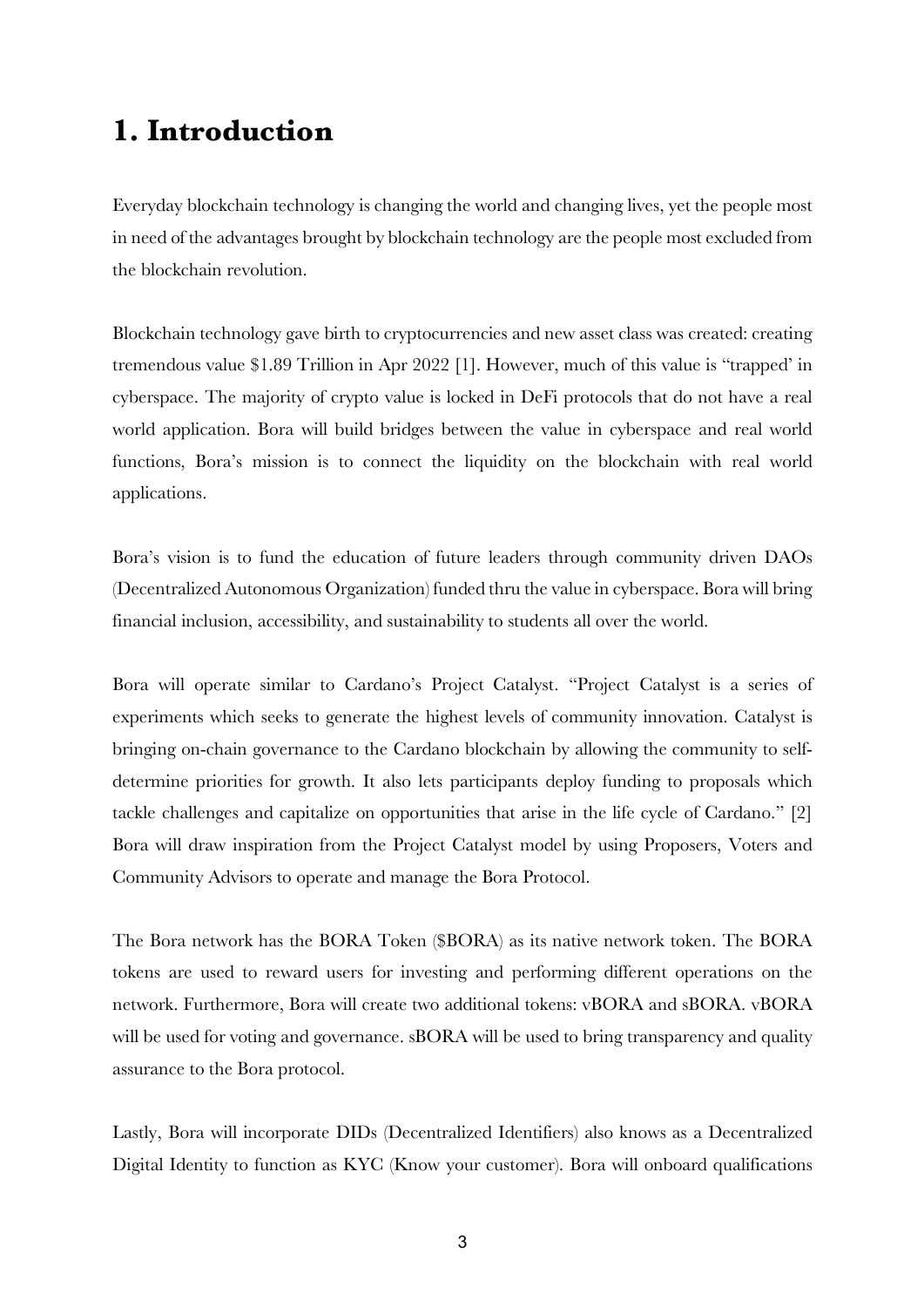obtained by the community to the Cardano blockchain for instant verification and proof of existence.

## **2. Why Cardano**

*"Our technology is underpinned by research. We have redefined what it means to create a global software platform through scientific methods. We have not compromised on our belief, or in our approach. To build a better future — secure, sustainable, and governable by the many — we have taken the road less travelled. The result of our efforts is a blockchain platform unparalleled in its capability and performance, and which is truly able to support global applications, systems, and real-life business use cases." — Cardano.org*

Bora will build on the Cardano Blockchain. Bora chose the Cardano blockchain because of the following reasons:

- The Cardano team. Cardano was founded by Charles Hoskinson. Prior to founding Cardano, Charles was a co-founder of Ethereum [3]. Although Charles is seen as the leader of Cardano, the oversight of the advancement of the Cardano protocol ecosystem is decentralized and responsibilities are shared by Cardano's partners: The Cardano Foundation, IOHK, and EMURGO [4].
- The research driven approach. Cardano decided to start from scratch and use academics to research the limits of what can be accomplished with blockchain technology. Based on academic research, Cardano was designed and build from the ground up to be the first third-generation cryptocurrency without scaling problems that was encountered by first and second generation blockchains (Bitcoin and Ethereum). Aside from scalability, the third-generation platform Cardano also seeks to address interoperability and sustainability issues that plagued the earlier generations [5].
- The programming language. Haskell is the basis for Plutus, Cardano's smart contract programming language. Both off-chain and on-chain code for Cardano is written in Haskell, which allows Cardano to inherit the rich body of research that already exists within the Haskell ecosystem, instead of reinventing the wheel with a totally new and unproven smart contract language [6]. Bora support Cardano's use of Haskell as base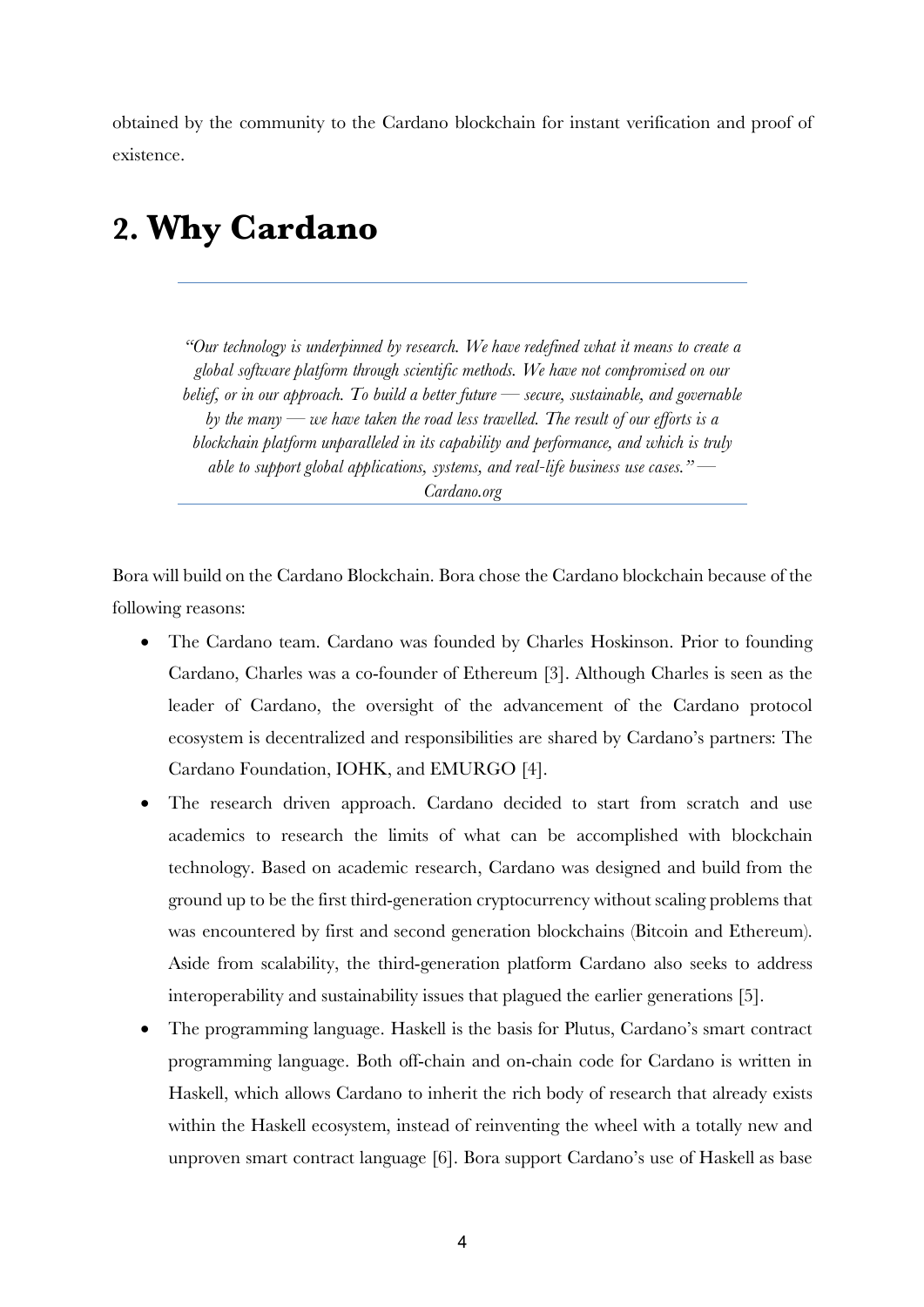language. The intrinsic safety from using a functional programming language will provide the needed security to protect our customers. Furthermore Haskell is proven through its years of use in the traditional finance sector and the Haskell ecosystem provides developers comprehensive libraries and tools to utilize.

• The advantages for BORA Token as a Cardano Native Token. Bora will have the BORA Token as a native token on the Cardano Blockchain. Tokens on the Cardano blockchain are very different from tokens on the Ethereum blockchain. On Ethereum, tokens get created as part of a smart contract. However, on Cardano the logic is not based on smart contracts, but rather based on the Cardano ledger [7]. This means the Bora token can have the same key functionalities as Cardano's native currency ADA. The BORA Token will have the same level of safety and security as ADA itself. Including access to the Cardano network tools for Governance (Voltaire) and Decentralized Identification (Atala Prism).

Security and Safety: In Cardano, all native token transfer logic is coded in the ledger. This ensures the predictable and uniform behavior of the system. The native tokens share the same security as ADA itself [7].

Governance: The Voltaire era of Cardano will provide the final pieces required for the Cardano network to become a self-sustaining system. With the introduction of a voting and treasury system, network participants will be able to use their stake and voting rights to influence the future development of the network [8]. BORA token holders will have the same ability to vote on Bora Protocol development. The future of Bora will be in the hands of the Bora community.

Atala Prism: Atala PRISM is a decentralized identity solution that enables people to own their personal data and interact with organizations seamlessly, privately, and securely. Atala Prism is a Digital ID, users credentials are instantly verifiable from anywhere, removing the need for third-party verification services [9].

• Cardano vision and values. Charles Hoskinson: "Cardano is an open platform that seeks to provide economic identity to the billions who lack it by providing decentralized applications to manage identity, value and governance" [10]. Bora is on a mission to connect the liquidity in blockchain cyberspace with real world applications to fund the education of Africa's future leaders. Bora believe the values and visions of Bora and the Cardano community overlaps. Sharing the same values and vison set up long term alignment and increases the odds of successfully accomplishing what the teams set out to do.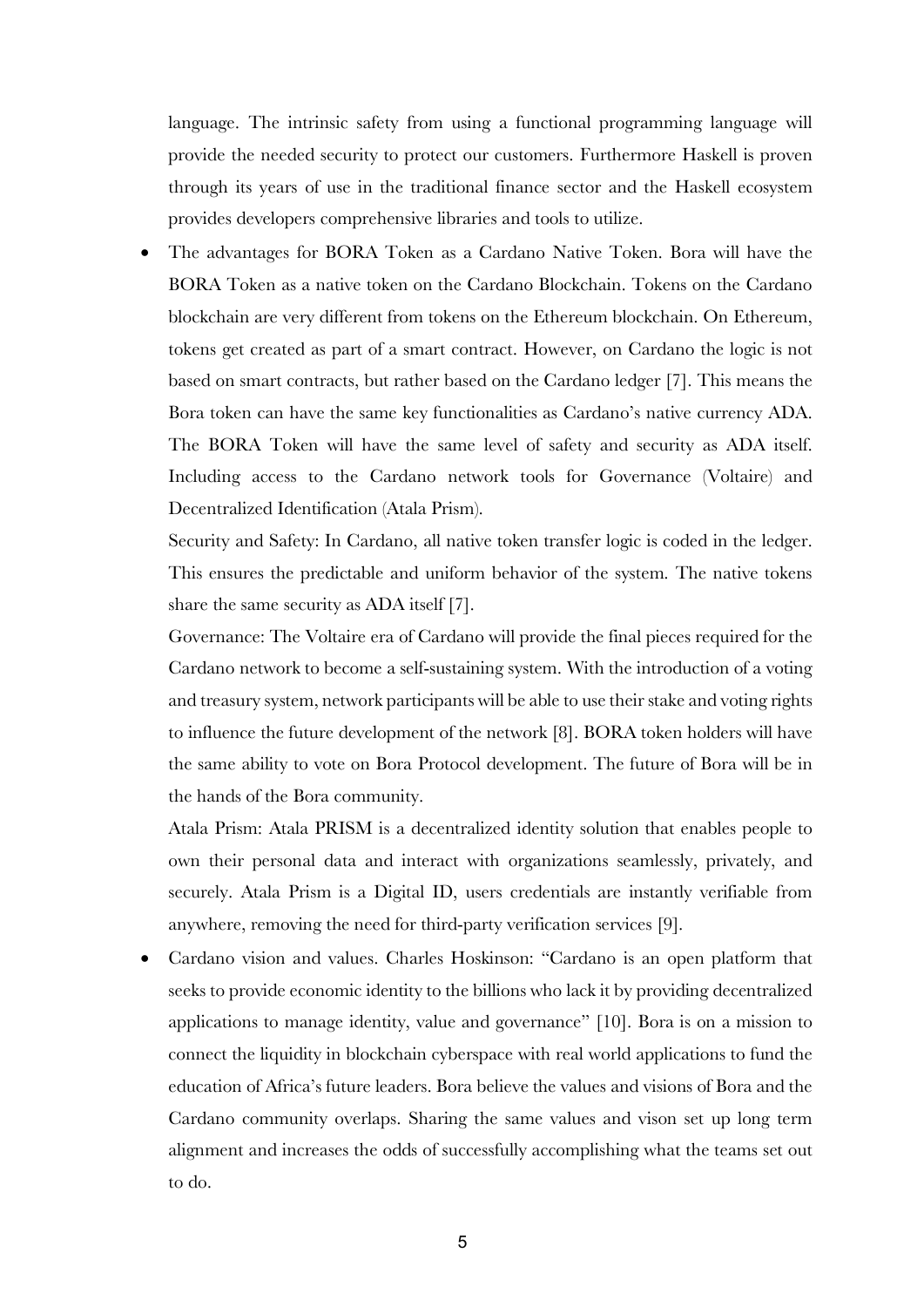The five reasons outlined above is the reasons why Bora decided to build on the Cardano ecosystem. Everything about Cardano resonates and inspires Bora. The team behind the project, the research methodology, the programming language, the native token benefits and, the vision and values are all reasons why Bora decided to be part of the Cardano ecosystem.

## **3. Bora Product Vision**

#### **DID as KYC**

All the students that use the Bora protocol have to complete a detailed KYC (Know Your Customer), consisting of various background checks, and reference letters from members of Bora or an recognized partner institute.

Bora will use the KYC information to create Decentralized Digital Identifications by integrating Atala Prism. Atala Prism was developed for the Cardano blockchain as a privacy preserving DID solution that adheres to the W3C DID standard [11].

Atala Prism integration with Bora will give users of the Bora protocol the ability to demonstrate, own and monetize their transaction data from the Cardano blockchain.

#### **Qualifications recorded on the Cardano blockchain**

After graduating, student qualifications will be uploaded to the Cardano blockchain and tied to the DID created for the student. The DID carries with it information — metadata — that will travel with the students throughout their academic life, and follow them into the economic world.

Decentralized Identification and transaction data allow users to build a credit profile, opening future doors to offer low interest uncollateralized loans for customers to mortgage loans, vehicle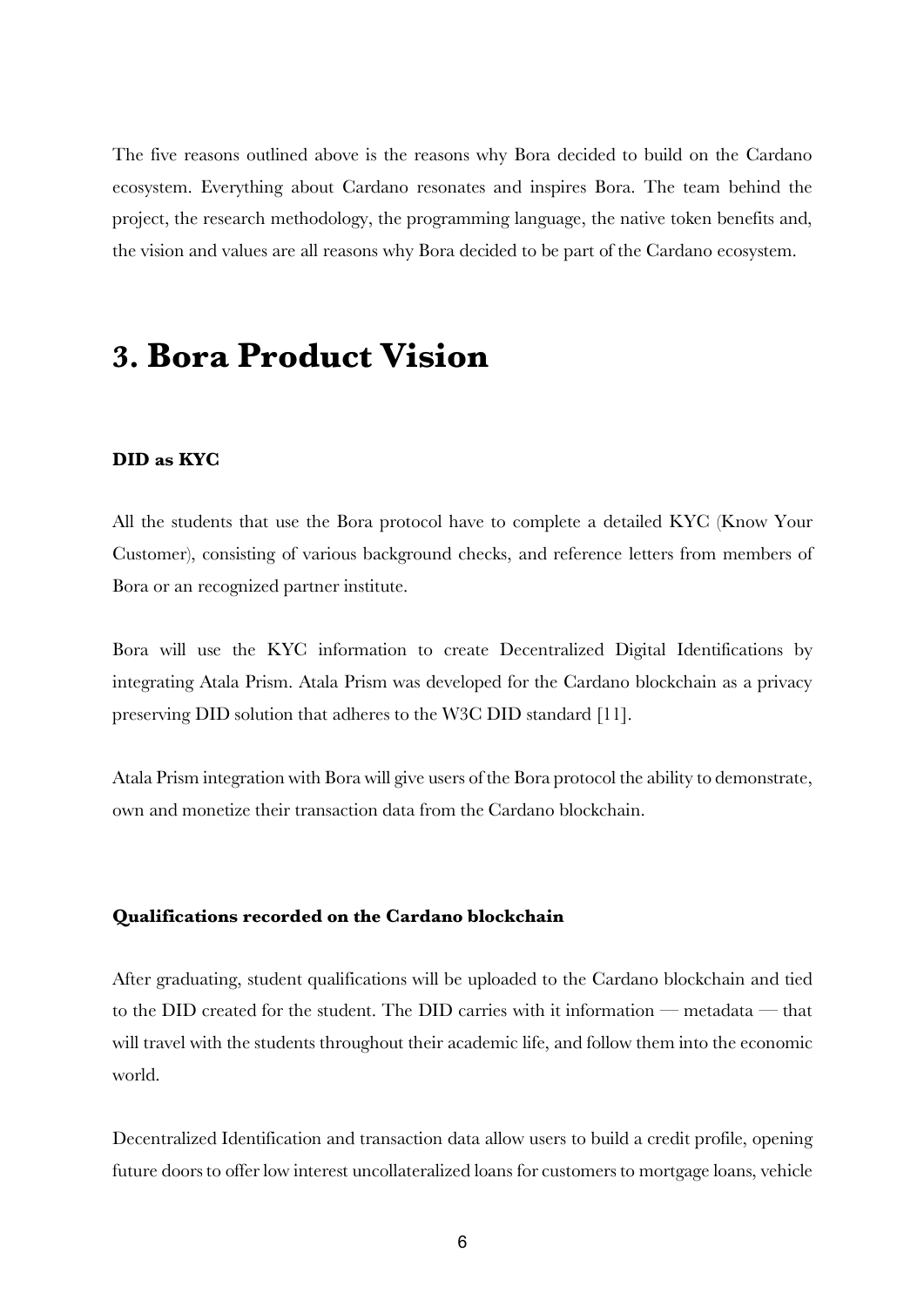financing and more. Furthermore, the tokenizing of a real world asset that is tied to a Decentralized Identification can act as collateral for a loan.

#### **Project Catalyst Structure**

Bora is building the Project Catalyst for student loans. "Project Catalyst is a series of experiments which seeks to generate the highest levels of community innovation. Catalyst is bringing on-chain governance to the Cardano blockchain by allowing the community to selfdetermine priorities for growth. It also lets participants deploy funding to proposals which tackle challenges and capitalize on opportunities that arise in the life cycle of Cardano." [2]

Project Catalyst has empowered the Cardano community to Seed fund projects in order to grow the whole Cardano ecosystem. Bora will have a similar structure to Project Catalyst. Bora will empower our community to select the students and projects that will be funded.

The Bora community will consist of Proposers (Students requiring funding), Voters and Community Advisors.

#### Proposers

A proposer is someone who submits a proposal (request for student loan, request to fund thesis project) to the Bora protocol to be funded by the treasury. The proposal presents the need for the loan with a detailed presentation of the problem faced. Proposers are the students in need, the people that require funding to reach their educational aspirations. The proposal is the way to communicate the request for a student loan to the Bora community. Furthermore, the proposal will connect members of the community with each other.

#### Voters

A voter is holds vBORA and actively participates in the governance of the Bora protocol (DAO). Voters are the ultimate deciders of the direction of the protocol and which proposals obtain funding. Voters review proposers proposals and vote up or vote down the proposals they would like or dislike to see implemented. They are the stewards of Bora and by voting they bring Bora closer to its vision.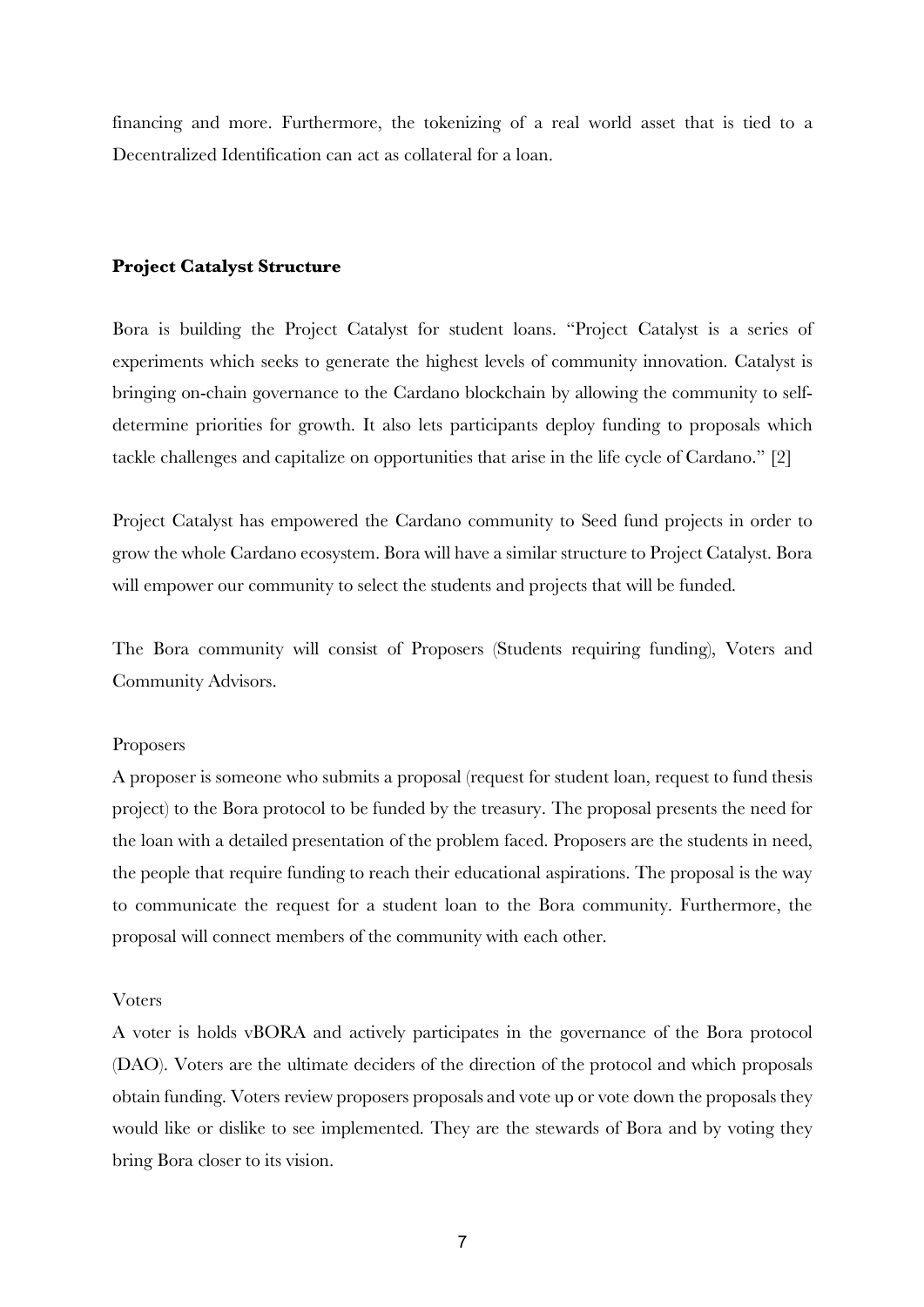#### Community Advisor

A Bora Community Advisor (BCA) is a community member that participates in the quality assurance of proposals. BCA's have the task of reviewing proposals submitted to a given Education Pool/Vault and supplying quality information to voters and proposers. Bora Community Advisors will consist primarily from students with existing loans obtained from the Bora Protocol. Further, a community advisors is anyone who participates in the community to develop, assist, advise, improve the project.

#### **BORA**

Although Bora will have three different tokens, the main native token of the Bora protocol will be the BORA token. BORA will be a Cardano Native Token and as such will have all of the major traits of ADA by using the same underlying token logic, including the ability to pay network fees in Bora Token [12]. This is called Babel fees.

BORA holders will receive a percentage of the interest earned in the Bora student loan pools. BORA holders will also earn a percentage of the transaction fees of the Bora protocol.

#### **vBORA**

Governance of the Bora protocol will be done via voting. Holders of vBORA tokens will have the ability to a) Vote on which proposal get funded by the protocol and b) to propose new features for the protocol, vote on the proposed features and execute the approved proposals.

vBORA tokens can be obtained via two methods.

1) Stake BORA tokens in a smart contract to mint vBORA. The amount of vBORA to be minted will be dependent on the amount of BORA staked and the duration of the stake contract (3,6, 9 months etc).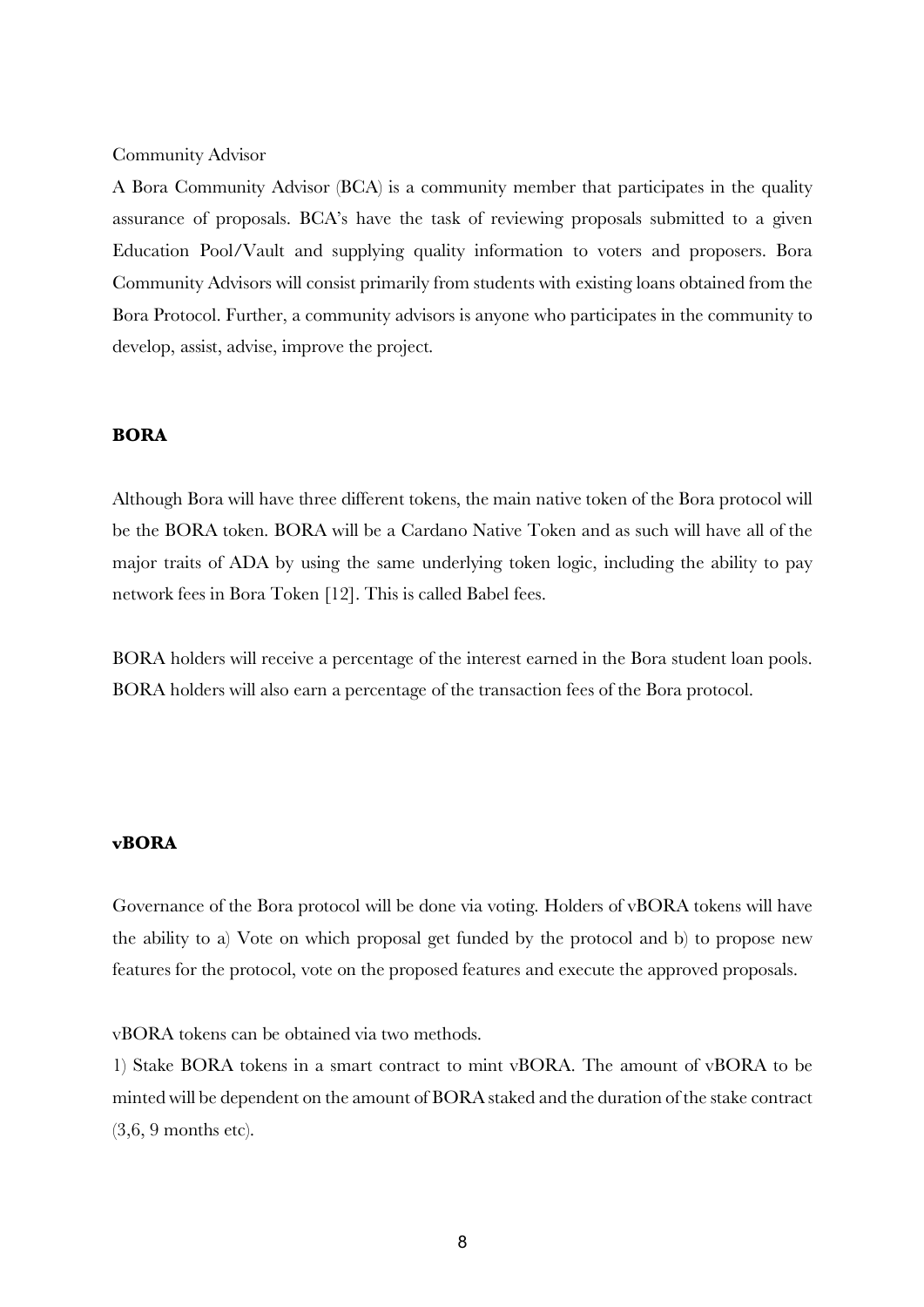2) Stake stablecoins in Bora Education Pools/Vaults. The Bora Education Pools/Vaults will be used to fund the students and projects approved by the community. Furthermore, users that stake stablecoins in the Bora Education Pools/Vaults will receive the majority of the APY obtained from the repayment of the loans taken out by the students through the Bora protocol.

Thru voting for proposal that gets funding, vBORA gives the providers of liquidity (users that deposit stablecoins in Education Pools/Vaults) the ability to decide where their provided capital will be deployed.

Bora will make use of the Voltaire governance protocol to operate as a Decentralized Autonomous Organization (DAO) governed by vBORA holders. The vBORA token is designed to be used in the future governance of the Bora protocol. vBORA holders who hold 1% or more of the total vBORA supply can submit development proposals, while any vBORA holder, regardless of how much they hold, is able to vote on these proposals. The vBORA token allows the Bora community to propose features, vote on the proposed features and execute the approved proposals.

Bora governance has been designed in a way that will eventually let the core Bora team step out of the decision-making process entirely, achieving a truly self-sustaining and completely decentralized protocol controlled by the Bora token holding community.

#### **sBORA**

Transparency and quality assurance will be incentivised with the sBORA token. Any student that submits a loan proposal request through the protocol will be required to hold a proportional amount of sBORA to the value of the loan requested. sBORA will serve both as collateral that will be staked within the loan agreement, and a show of trust that the particular student is actively involved within the community.

sBORA tokens will be issued as follow:

- 1) A minimal amount of sBORA will be issued upon successful completion of a student's DID and acceptance into the protocol.
- 2) sBORA will predominantly be issued through functioning as a Bora Community Advisor. BCAs have the task of quality assurance for the proposals that the Bora protocol funds. They identify and validate proposals, and filter for proposals that resonate with the Bora mission.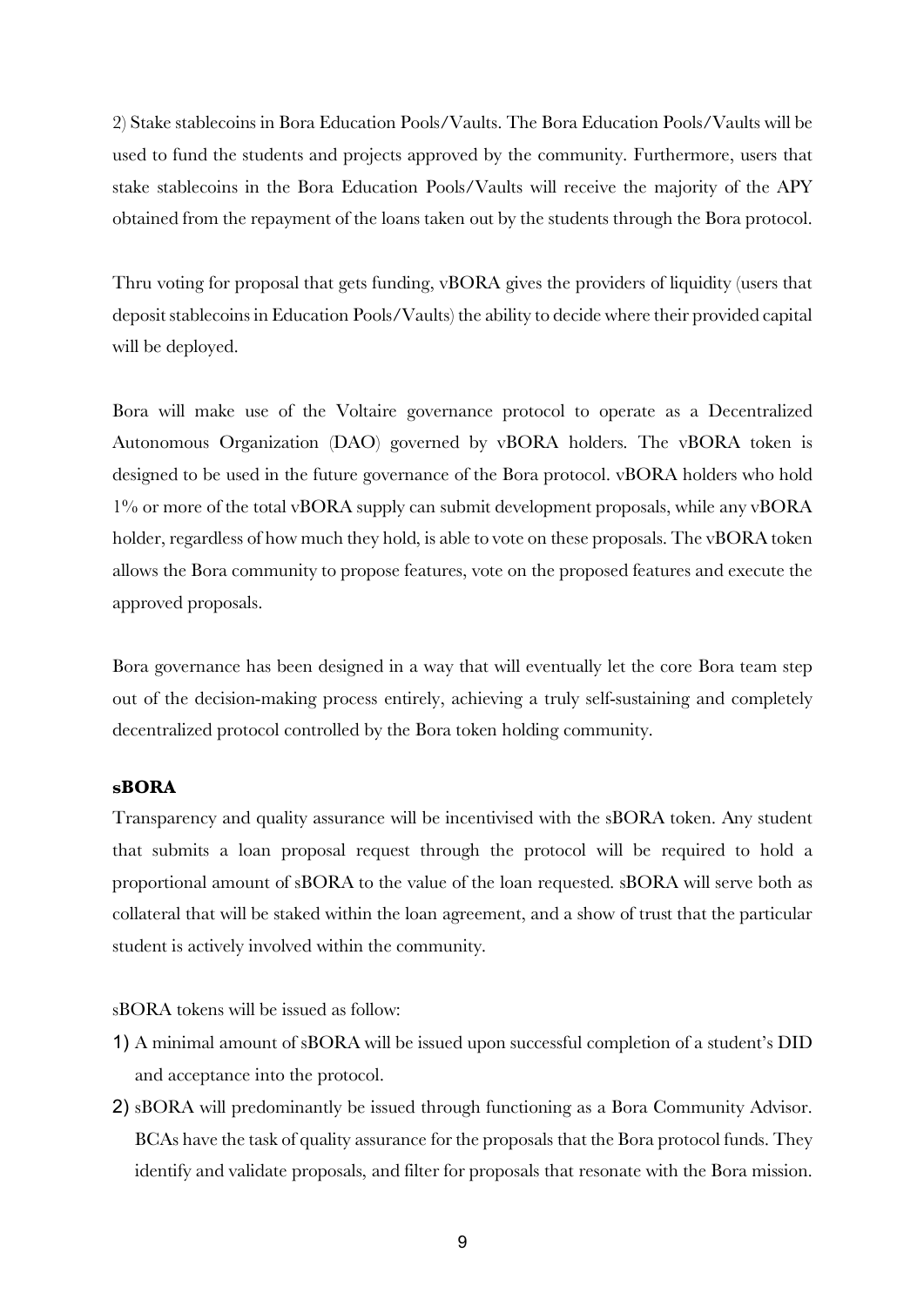This means that the more actively involved with the protocol a student is the greater the loan amount they can take out.

3) sBORA is also issued upon successful repayments of loans proportional to the amount of the loan once again building increased trust into the protocol. Conversely sBORA will be burnt with every default payment.

BCAs are incentivised to do first class quality assurance on proposals as successful repayment of loans insures a low APY on all the loans taken out. The low APY for student loans on the Bora protocol is depended on a low default rate. A low default rate is encouraged via the community mechanisms: 1) members vouch for each other to join the Bora protocol (DAO) members are accountable to those that vouched for them. 2) Bora Community Advisors are affected by the default rate, it is in the whole communities interest to select and approve quality proposals to fund known individuals to ensure accountability.

sBORA and vBORA will be exchangeable for a small fee that will be paid in BORA this allows for active sBORA holders to exchange a portion of their sBORA for vBORA and gain greater voting and governance rights over the protocol and conversely vBORA holders may convert to sBORA to allow them to apply for a student loan or put forward a proposal to the community.

#### **Bora Token Ecosystem**

The Bora protocol will have 3 tokens in our ecosystem: BORA, vBORA and sBORA. All three tokens will have a different function, collectively the tokens will allow holders to operate and manage the Bora protocol, and its future, while simultaneously assuring quality and transparency.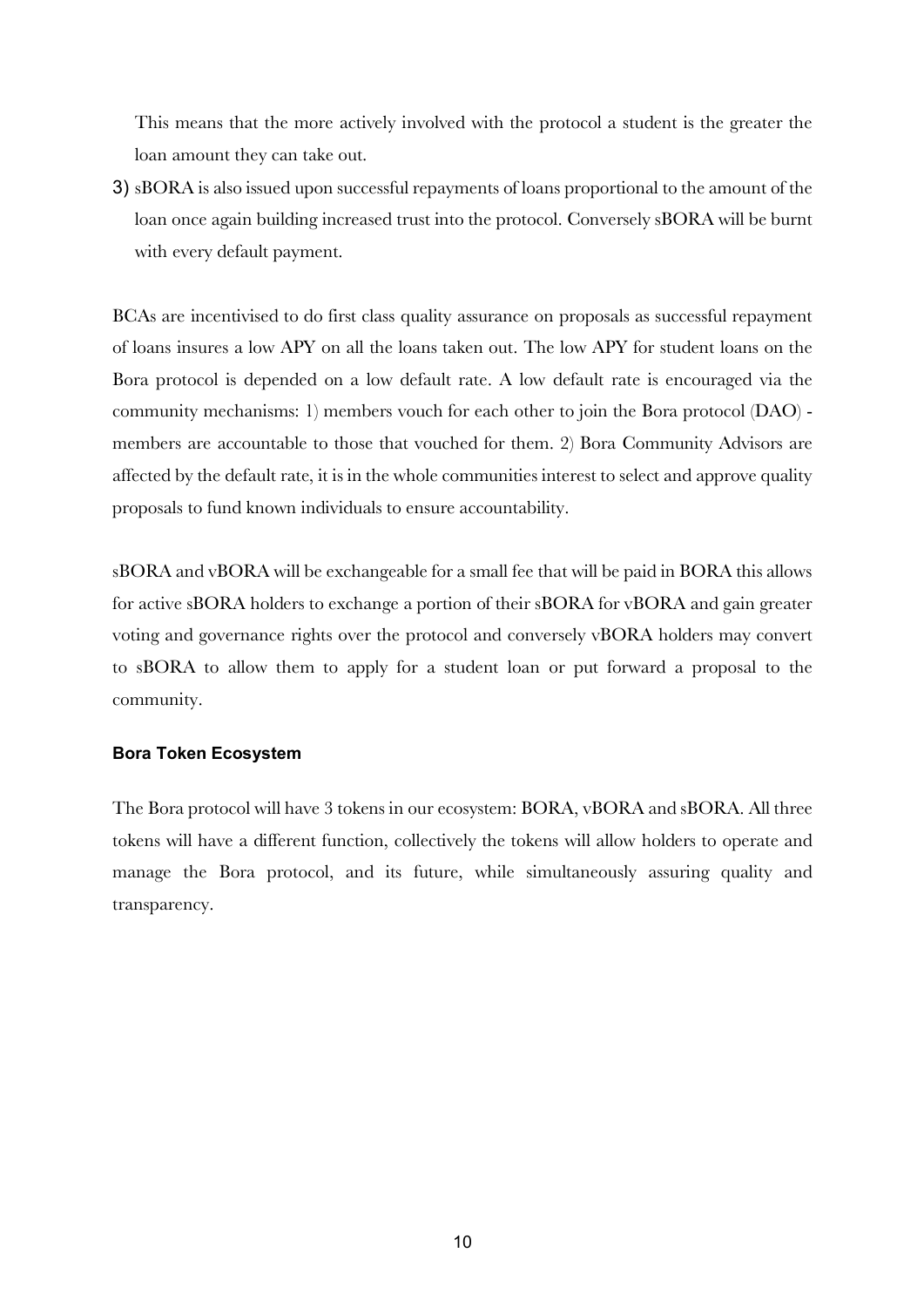

Picture 1: Bora Protocol Token mechanisms

In future the Bora protocol will expand by forming SubDOAs. Each SubDAO's will have similar operational mechanics as the main (first) Bora DAO with investment tools. SubDOAs will be formed based on investment type (cohort), such as by country, economic status, course type, or age group. Effectively, any school (from anywhere, academic/ non-academic) can apply to create a SubDAO and add students who could benefit from a loan on the Bora protocol. Creating pools/vaults with a focus on a specific area or need will help members invest in the causes that align with each investor's individual values. Investments could also be made in several different portfolios to hedge risk across sectors.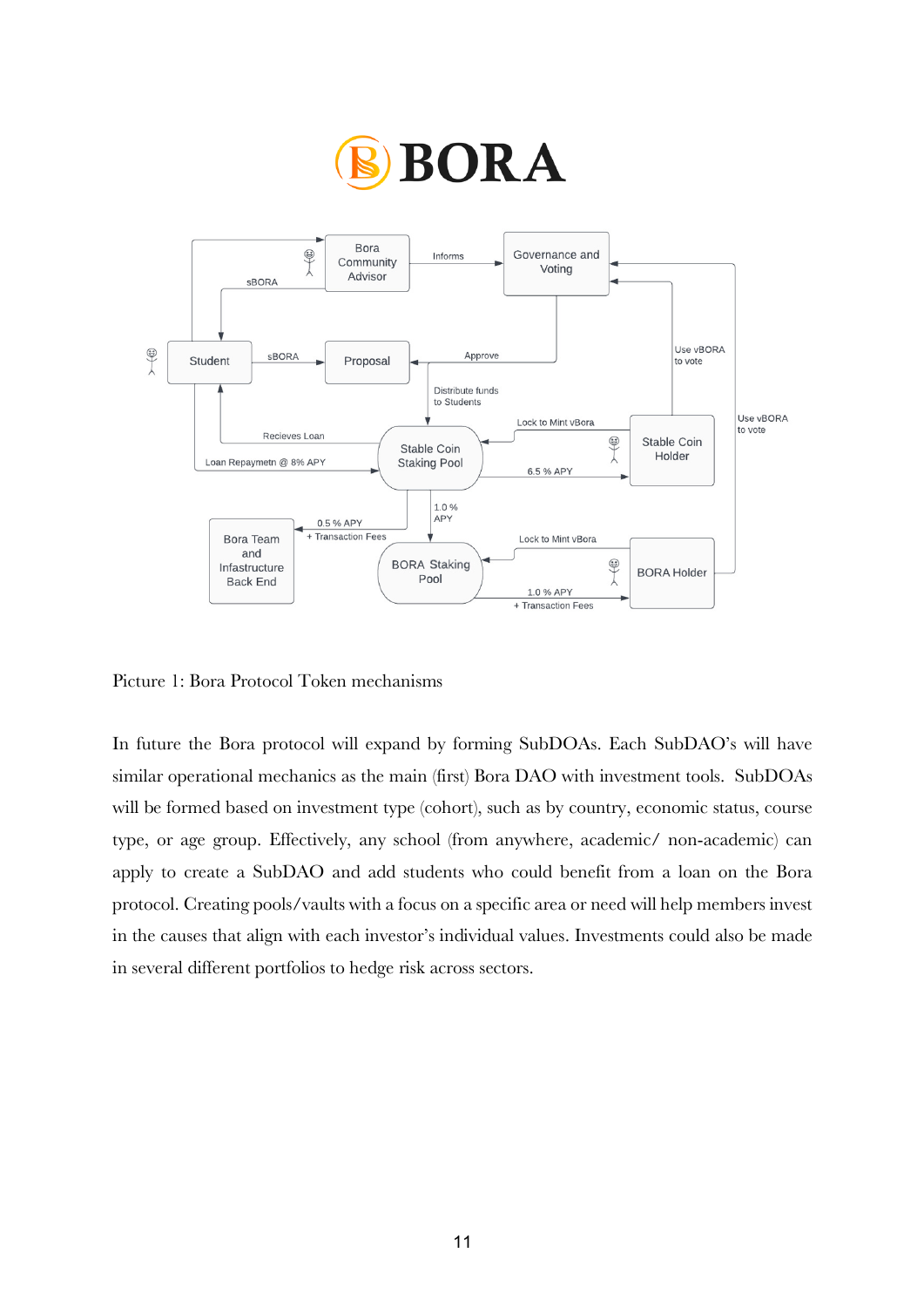#### **Fund Management**

Successful proposal approved by the Bora community will be funded from the Bora Treasury. The Treasury will consist of various pools (vaults) that will be funded with stablecoins. Users that deposit stablecoins into the education pools (vaults) will be rewarded in two ways: 1) Depositors will earn  $\sim 6\%$  APY on the stablecoins deposited into the Bora pools (vaults). 2) Depositors will receive vBORA to enable depositors to participate in the governance of the Bora protocol and to vote on various funding proposals from the community.

The Bora protocol will offer student loans at a 8% APY. Students would take out the loan, service the interest payments while finishing their education, upon graduation and increased earnings, payback amount will increase to repay the principle down. The payback method takes pressure away from students during studies and offers the opportunity to repay more at a later stage when graduated students have increased their monthly income.

Different Bora pools (vaults) can be set up for each SubDAO, different pools (vaults) can be created to cater to a certain sector or area: Example is to create a pool focused on disabled students, or a pool focused on funding dentistry etc. Creating investment pools/vaults with a focus on a specific area or need, will help members fund the causes that align with each investor's individual values.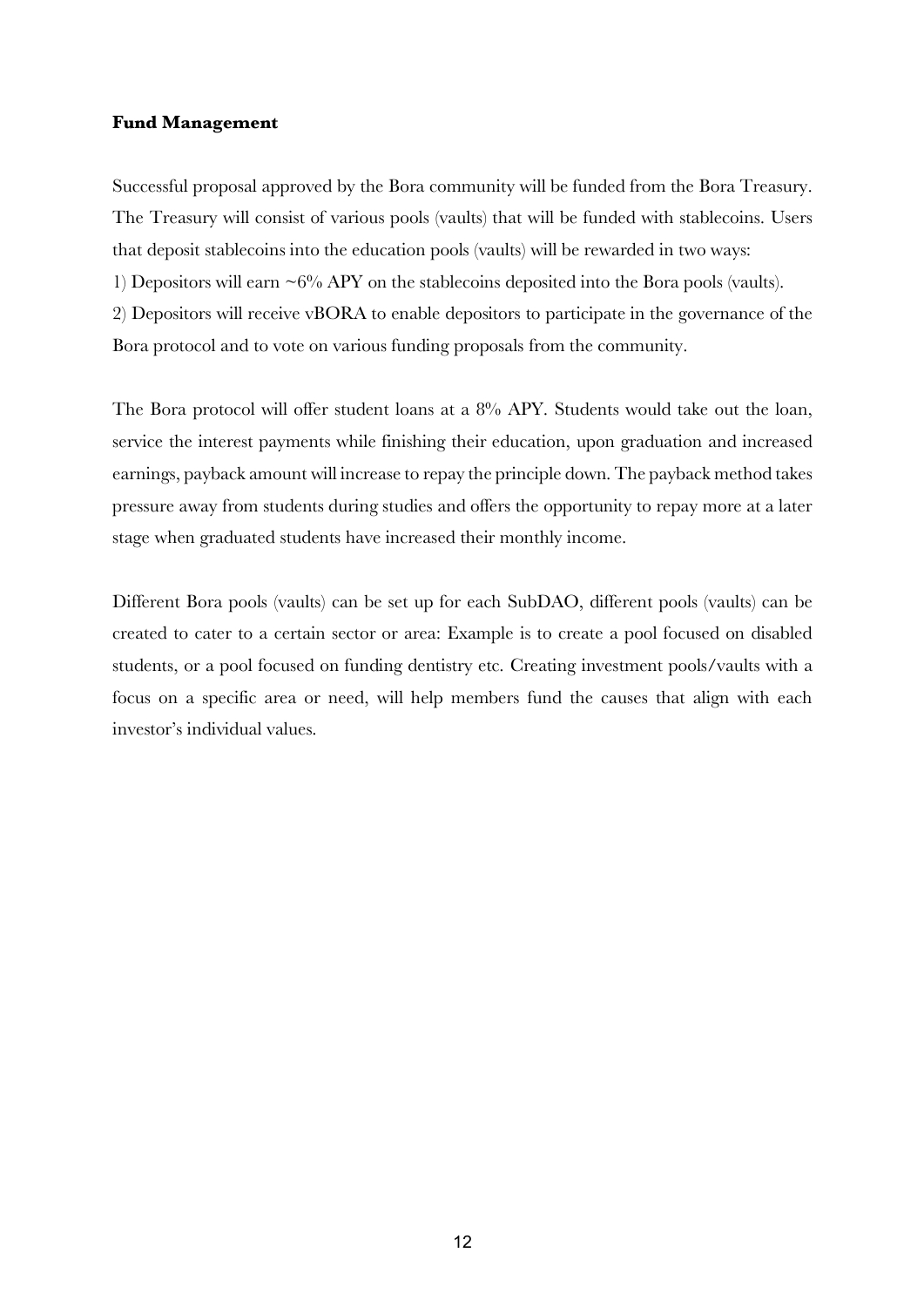### **Bora vs Traditional Student Loan Organizations**

Bora has a superior operating and management model when compared with traditional student loan organizations. The below table summarizes the main differences between the two operating models [13].

| <b>Challenge</b>                               | <b>Traditional Student Loan</b>                                                                                                      | <b>Bora Protocol</b>                                                                                                                                           |  |
|------------------------------------------------|--------------------------------------------------------------------------------------------------------------------------------------|----------------------------------------------------------------------------------------------------------------------------------------------------------------|--|
|                                                | <b>Sector</b>                                                                                                                        |                                                                                                                                                                |  |
| Operations                                     | Traditional student loan<br>organizations are inefficient<br>with high operating expenses.                                           | Decentralized operations run by the<br>community with complete transparency.                                                                                   |  |
| Fund deployment                                | Traditional industry is plagued<br>with fraud. Following the funds<br>from depositors (donors) to<br>students is opaque and unclear. | Community governance mechanism<br>through proposer, voter and community<br>advisors to deploy funds through the<br>protocol.                                   |  |
| Identity and details of<br><b>Students</b>     | Paperwork is clumsy and in<br>adequate. No connection or<br>benefit to the student.                                                  | Identity and details wrapped into a<br>Decentralized Digital Identity to adhere to<br>KYC and to enable Web 3 identity<br>mechanisms to build a credit record. |  |
| Contracts (Transparency<br>and Accountability) | All contracts/activities are<br>prone to manual error or fraud<br>which is                                                           | Bora protocol based on Smart Contracts,<br>no human error.                                                                                                     |  |
| <b>Cross Border Funding</b>                    | Expensive and slow                                                                                                                   | Instant money transfers across the globe.                                                                                                                      |  |
| Sense of Ownership                             | No Ownership                                                                                                                         | Bora protocol members receive<br>governance tokens (vBORA) and have a<br>voice in directing the organization.                                                  |  |
| Qualification/Degree/Di<br>ploma               | Paper format prone to losses<br>and fraud.                                                                                           | Onboarded to the blockchain for instant<br>verification and permanent storage - also<br>connected to student DID.                                              |  |

Table 1: Challenges facing Bora and Traditional Student Loan Organizations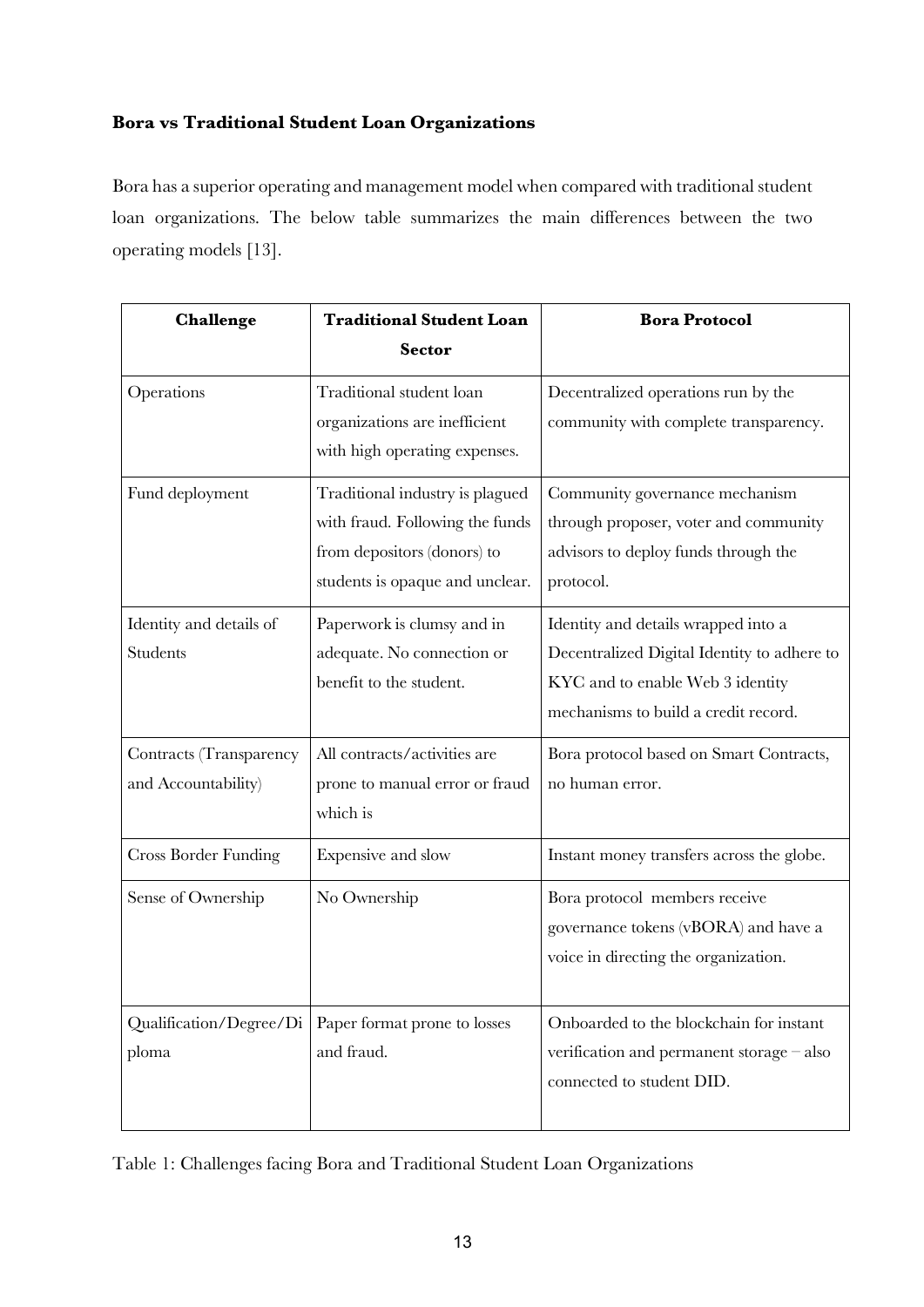# **4 Further considerations**

There are a number of features for the protocol that we are working on. The matters will be addressed in future whitepapers to provide further technical details.

- Oracle tied to Web2 income
- Fiat-on and Off ramps
- Integration with future CBDC (Central Bank Digital Currency)
- Onboarding Partnerships with educational institutes are needed.
- A mechanism to use mobile money as a fiat on-ramp
- A mechanism to move beyond the use of third party stable coins, possibly introduce own Bora fiat backed stable coin
- Mechanism to donate to a user on the Bora platform, for example using donations to sponsor a student (instead of a loan)
- Mechanism to lock tokens in a vesting periods to burn various Bora tokens
- Governance with Voltaire The Bora token will be a Cardano Native Token and as such will have all of the major traits of ADA by using the same underlying token logic, including the governance protocol Voltaire.

## **5 BORA Tokenomics**

The Bora network has the BORA Token (\$BORA) as its native network token. BORA tokens are used to reward users for investing and performing different operations on the network. Furthermore, Bora will create two additional tokens: vBORA and sBORA. vBORA will be used for voting and governance. sBORA will be used to bring transparency and quality assurance to the Bora protocol.

All BORA Tokens will be Cardano Native Tokens, as such the tokens will have all of the major traits of ADA by using the same underlying token logic, including Babel fees or the ability to pay network fees in the Bora Token.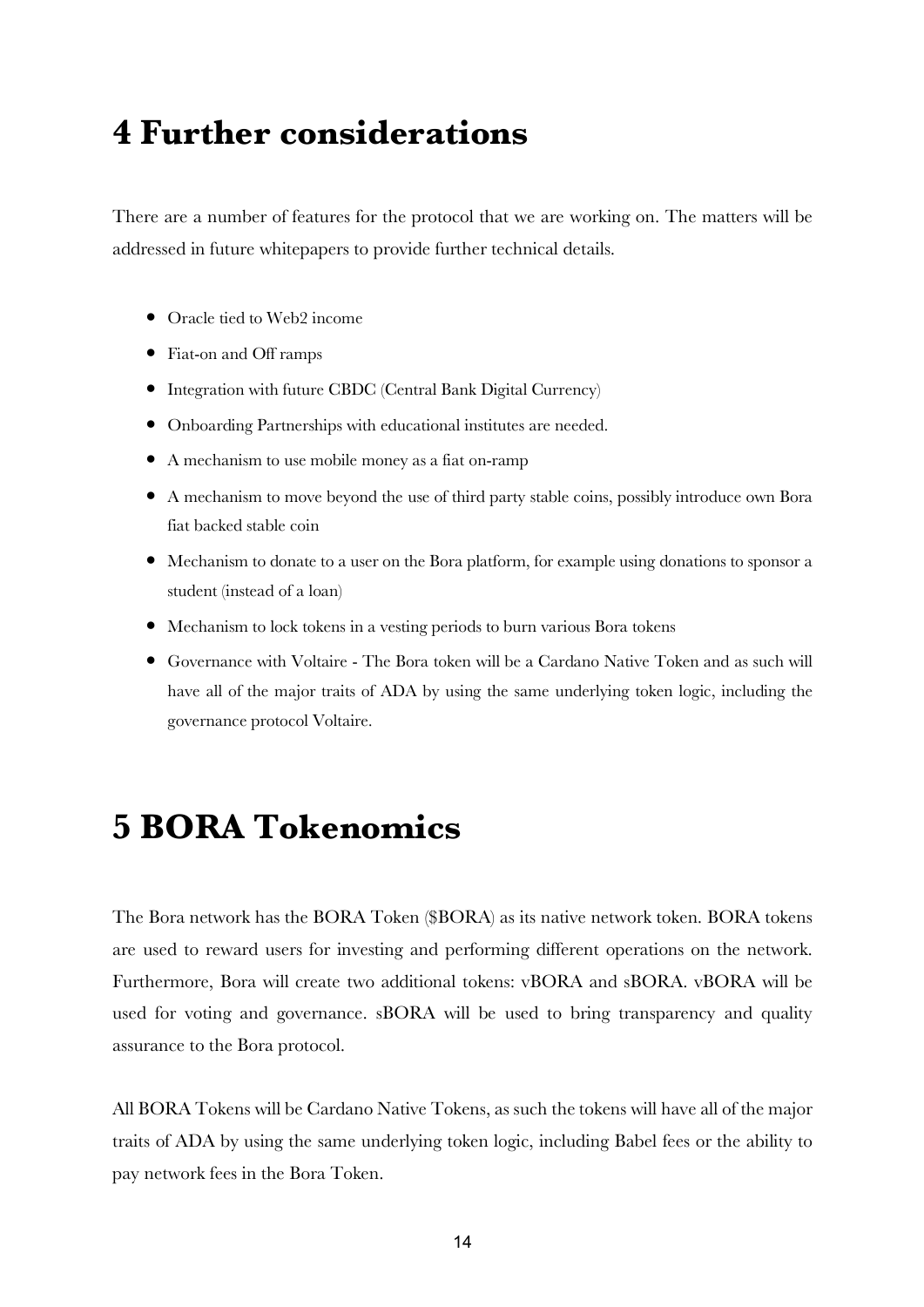BORA holders will receive a percentage of the interest earned from the Bora pools/vaults. BORA holders will also earn a percentage of the transaction fees from of the Bora protocol.

#### **BORA Initial Distribution**

At the Token Genesis Event ("TGE"), 1,000,000,000 BORA tokens will be created by the issuer. This will be the final and fixed amount of BORA in existence, and it will not change unless voted upon by the BORA community through the governance structure.

The BORA token will be distributed as follow:



#### **TOKEN DISTRIBUTION**

Picture 2: BORA Token distribution.

- Community Rewards: Bora will use 24% of all tokens to issue as community rewards. The rewards will be given for using the platform and to rewards BORA token holders that stake their BORA while the team build out the product over the coming months.
- Angel, Seed and IDO rounds: Bora will use 30% of all BORA tokens issued to fund the initial development of the protocol and product.
- Development Reserve: 24% of the tokens are allocated for the development reserve. The Development reserve is used to raise future funding in order to scale the product.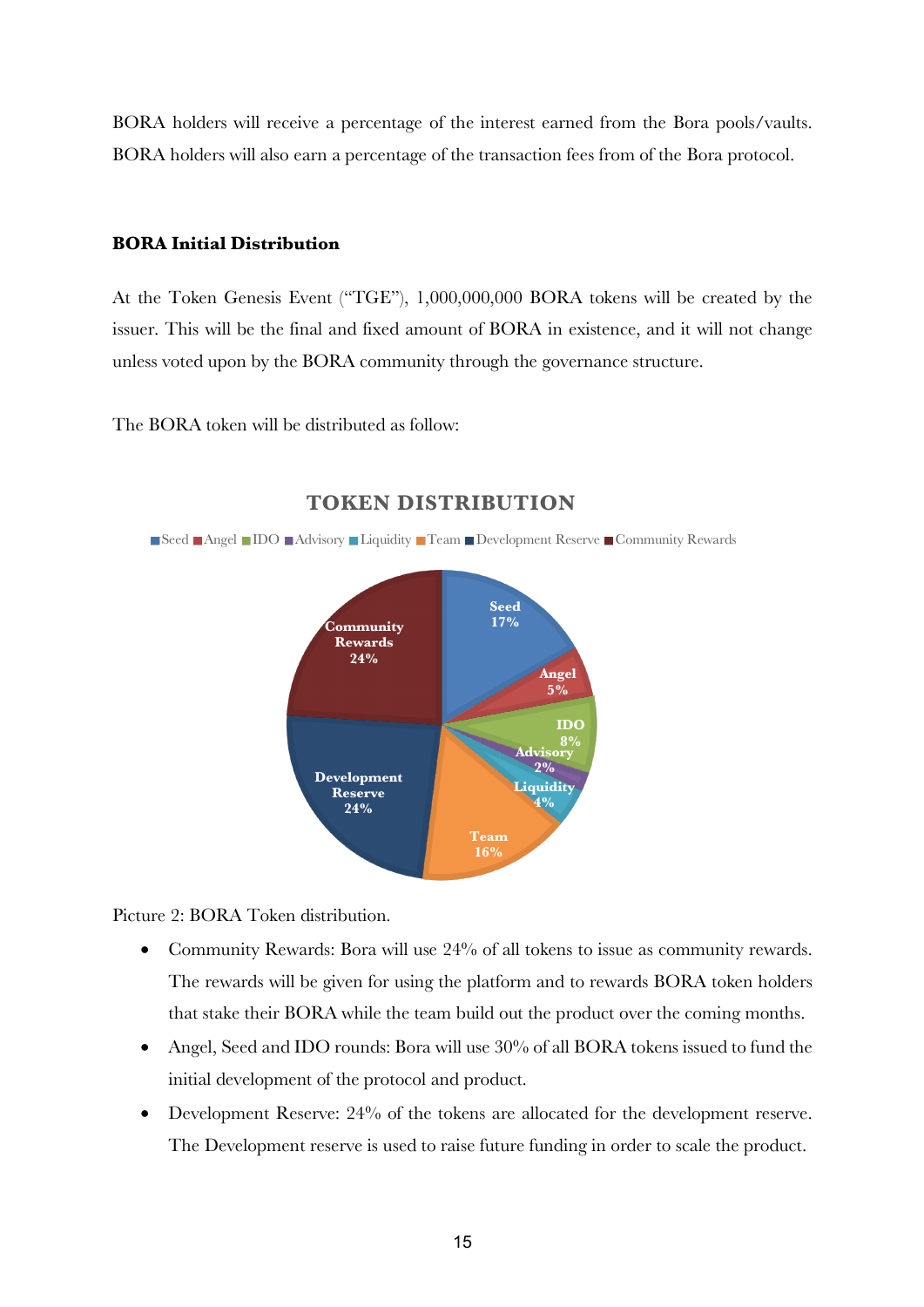- Team and Advisory: 18% of all BORA Tokens issued will be used as incentive for the team and the advisors.
- Liquidity:  $4\%$  of all tokens will be used to fund the initial liquidity required for the launch of the protocol.

#### **Token Vesting**

The Bora Token vesting is designed to benefit our community and incentivize the team for the long term.



### TOKEN VESTING

■ Seed ■ Angel ■ IDO ■ Advisory ■ Liquidity ■ Team ■ Development Reserve ■ Community Rewards

Picture 3 : Bora Token distribution and vesting schedule

All the tokens will be distributed after 24 months. The team tokens will be released over an 18 month period beginning 6 months after the TGE. In contrast, our IDO investors will have no lock up period and thus 100% of the tokens will be unlocked at the TGE.

| <b>Allocation</b>          | Tokens available at<br><b>TGE</b> | Cliff (months) | <b>Duration</b> |
|----------------------------|-----------------------------------|----------------|-----------------|
| Seed                       | $10\%$                            | $T + 0$        | 18 months       |
| Angel                      | $0\%$                             | $T + 3$        | 18 months       |
| <b>IDO</b>                 | 100%                              | $T + 0$        | 0 months        |
| Advisory                   | $0\%$                             | $T + 3$        | 9 months        |
| Liquidity                  | 100%                              | $T + 0$        | 0 months        |
| Team                       | $0\%$                             | $T + 6$        | 18 months       |
| <b>Development Reserve</b> | $0\%$                             | $T + 1$        | 12 months       |
| <b>Community Rewards</b>   | $0\%$                             | $T + 1$        | 23 months       |

Table 2: Summary of token vesting schedule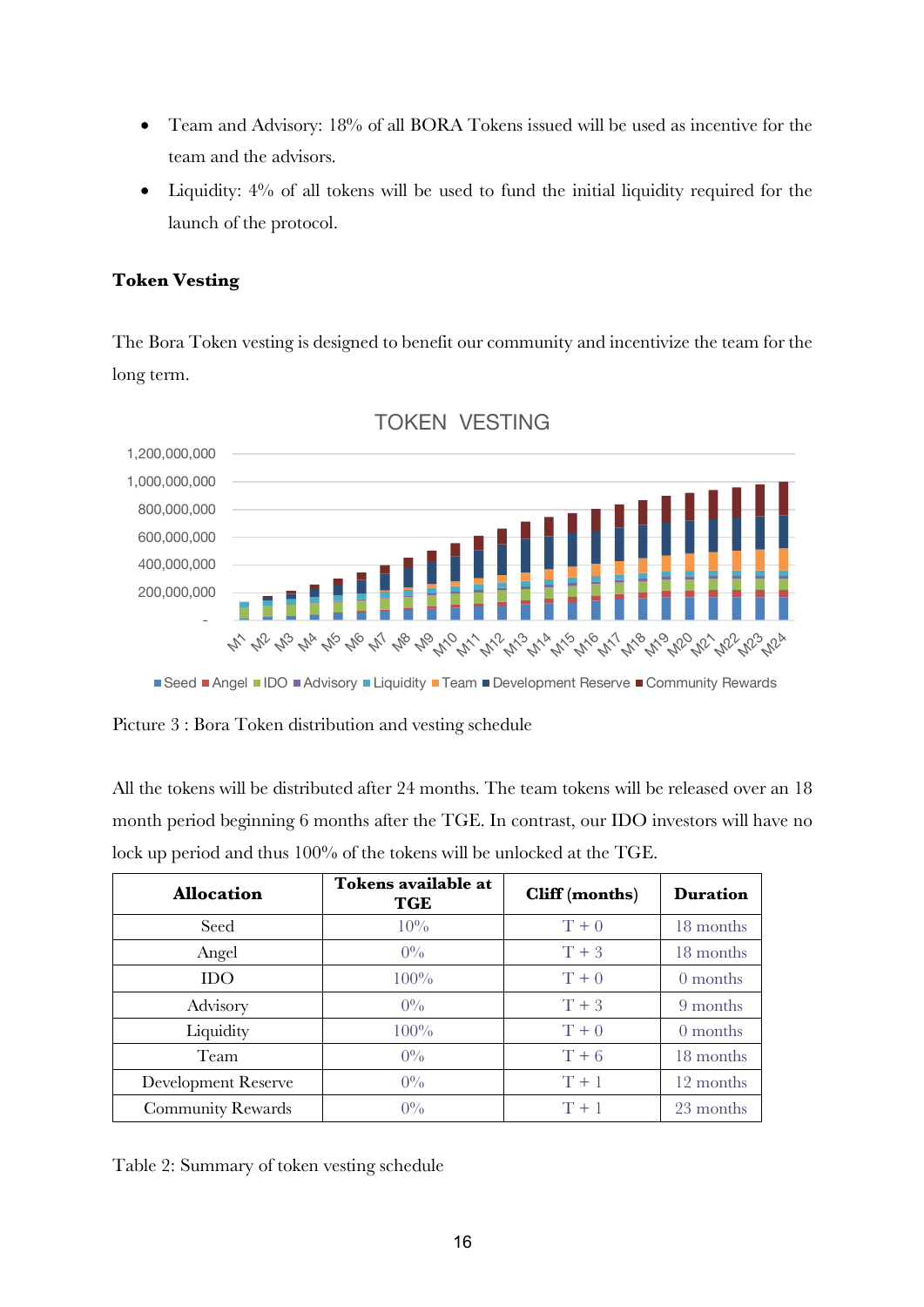# **6 Conclusion**

We presented to you Bora, a protocol built on the Cardano blockchain to democratize access to capital for education. Bora will have the full stack of services in our application: capital onboarding, capital formation and capital deployment.

The Bora protocol takes inspiration from Cardano's Project Catalyst program. Similar to Project Catalyst, the Bora protocol will have Proposers, Voters and Community Advisors to manage the distribution of funds to students around the world. Furthermore, the Bora protocol will operate as a DOA. The Bora community will govern and operate the Bora protocol thru voting with vBORA.

Bora will incorporate KYC and Qualifications/Degrees/Diplomas into DID (Decentralized Digital Identities) on the Cardano blockchain so students can build a credit record over time and have instant access to their qualifications and other web3 innovations.

Bora mission is to connect the liquidity on the blockchain with real world applications such as financing the education of our future leaders. Bora vision is to fund the education of Africa's future leaders through community driven DAOs (Decentralized Autonomous Organization) funded thru the value in cyberspace.

Bora will bring financial inclusion, accessibility, and sustainability to students all overthe world.